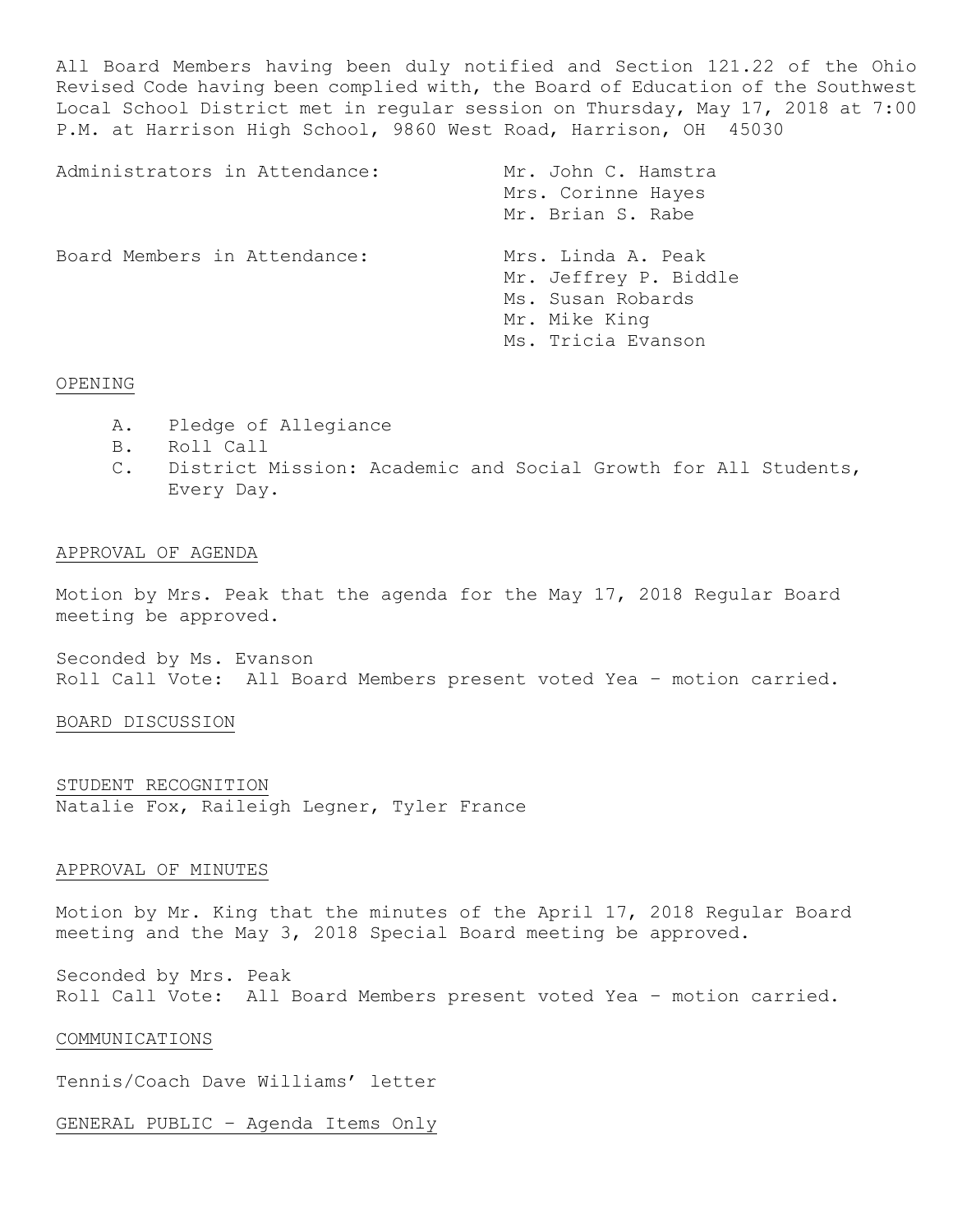Page 2 Board Minutes 5/17/2018

## CURRICULUM

1. Summer School

Motion by Linda Peak that the Board approve the 2018 Summer School Offerings at the High School.

Seconded by Mr. King Roll Call Vote: All Board Members present voted Yea – motion carried.

2. Motion by Ms. Evanson that the Board approve an agreement with Abre for a single sign-on environment for parents, students and staff.

Seconded by Ms. Robards Roll Call Vote: All Board Members present voted Yea – motion carried.

## SUPERINTENDENT'S REPORT

1. Personnel`

Motion by Mr. King that the following personnel items be approved:

- a. 2017-2018 Unpaid Leave of Absence Nellie Barton – 3 Hr. Cook – eff. 4/24/18 – 5/31/18
- b. 2017-2018 Substitutes Rick Seal – Bus Driver Joseph Fette – Bus Driver Emily McKernan – Cook
- c. 2018-2019 Contracts Donna Morgan – 3 Hr. Cook – eff. 8/17/18 – One Year Brandon McBee – Additional Class - Dean of Students (1/7)
- d. 2018-2019 Resignations Rebecca Smith – Bus Monitor Mary Maxwell – Bus Monitor Mary Maxwell – Van Driver
- e. Administrative Contracts Adam Lohbeck – Director of Operations – eff. 8/1/18 – Three Year
- f. 2018-2019 Voluntary Layoffs Bonnie Berkemeyer – Food Service Director/Transportation Supervisor

Seconded by Mrs. Peak Roll Call Vote: All Board Members present voted Yea – motion carried.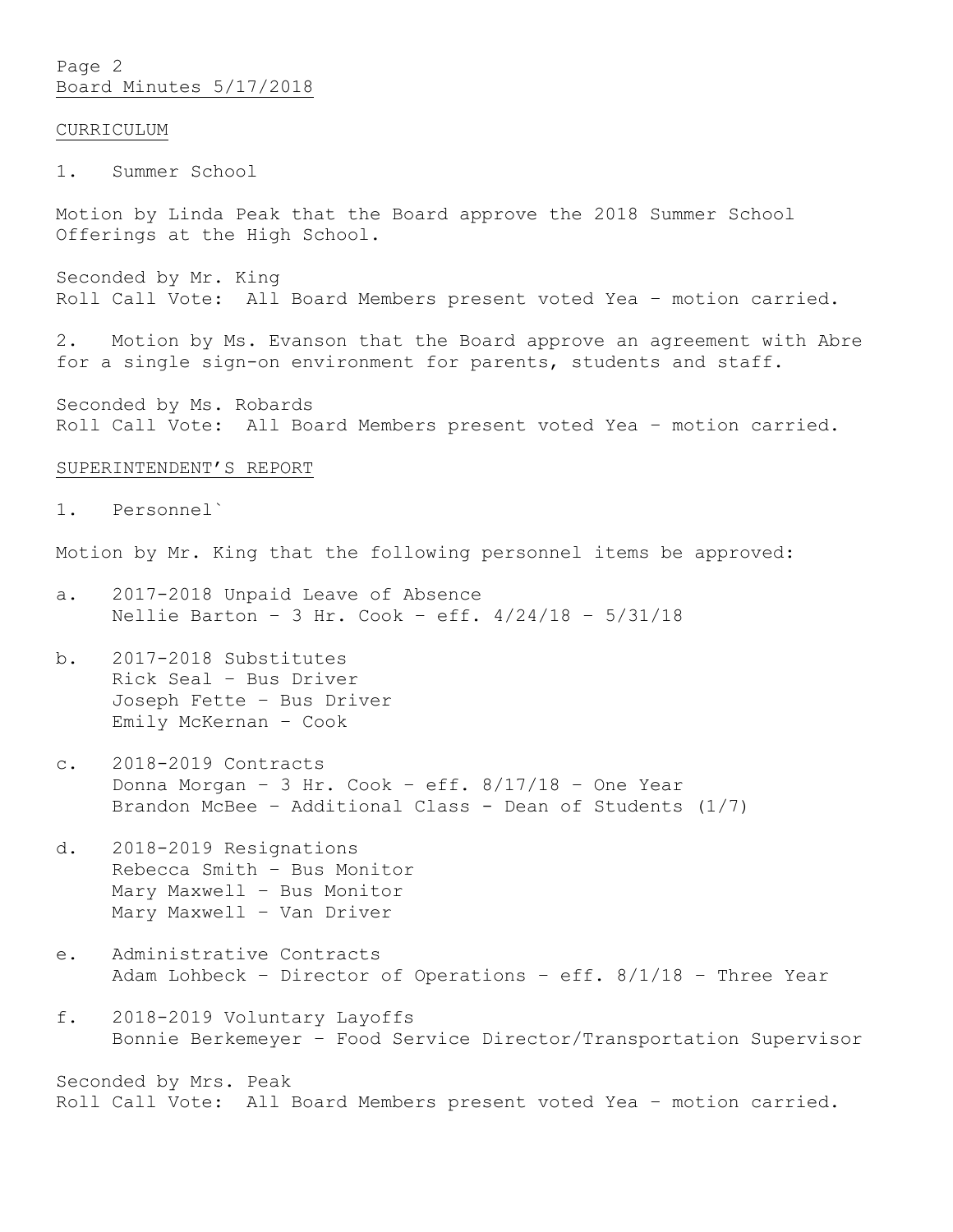Page 3 Board Minutes 5/17/2018 SUPERINTENDENT'S REPORT (cont.)

2. Summer School Personnel

Motion by Ms. Robards that High School regular and substitute personnel be approved as needed:

High School Administrator (\$3,000.00) – Kris Niehaus High School Teachers (\$25.00/hr. each): Chris Johnson – Junior School Reading and Math Nick Roth – Edgenuity Online Monitor Dan Rettig – ELA Andy Dalton – Summer PE

Seconded by Mr. King Roll Call Vote: All Board Members present voted Yea – motion carried.

3. Harrison High School Wrestling Overnight Trip

Motion by Ms. Evanson that the Board approve an overnight trip for the Harrison High School wrestling team from May 18, 2018 – May 20, 2018. The team will attend the Freestyle State Tournament at Otterbein University.

Seconded by Mrs. Peak Roll Call Vote: All Board Members present voted Yea – motion carried.

4. Harrison High School Wrestling Overnight Trip

Motion by Mrs. Peak that the Board approve an overnight trip for the Harrison High School wrestling team from May 25, 2018 – May 27, 2018. The team will attend the Freestyle/Greco-Roman Central Regionals at Ohio Northern University.

Seconded by Mr. King Roll Call Vote: All Board Members present voted Yea – motion carried.

5. Harrison High School Robotics Team Overnight Trip

Motion by Ms. Robards that the Board approve an overnight trip for the Harrison High School Robotics team from May 18, 2018 – May 19, 2018. The team will attend the WOW Alliance Championship at Otterbein University.

Seconded by Ms. Evanson Roll Call Vote: All Board Members present voted Yea – motion carried.

6. Graduating Seniors

Motion by Mrs. Peak that the list of graduating seniors from the Class of 2018 (as submitted by the administration) be approved. Only those students who have successfully met the graduation requirements will be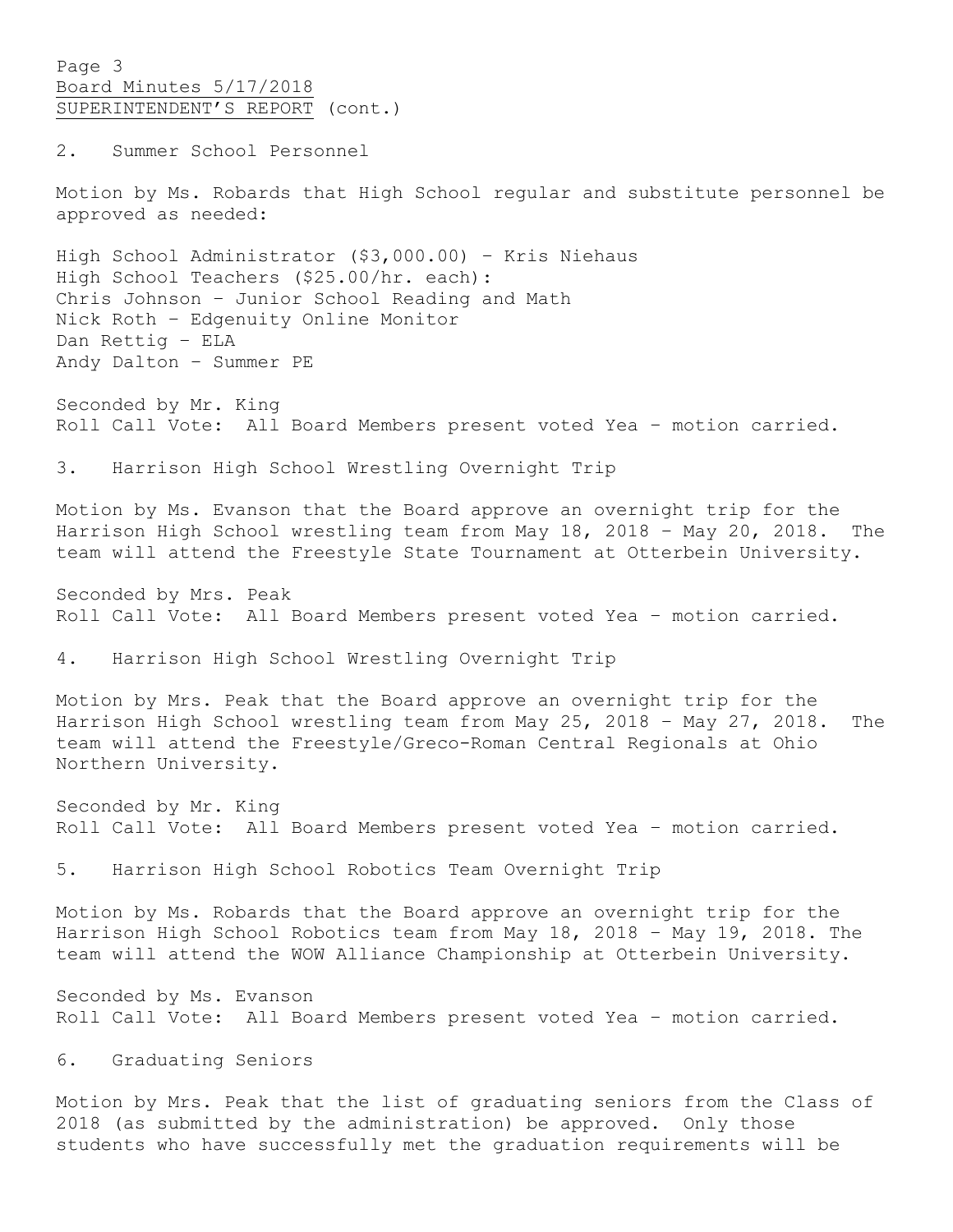Page 4 Board Minutes 5/17/2018 SUPERINTENDENT'S REPORT (cont.)

permitted to participate in the commencement ceremonies.

Seconded by Ms. Robards Roll Call Vote: All Board Members present voted Yea – motion carried.

7. Hamilton County Cooperative (HCC) Agreement

Motion by Ms. Evanson that the Board approve the agreement with Hamilton County Cooperative (HCC) for registration/EMIS data support services from May 1, 2018 – June 30, 2019.

Seconded by Mrs. Peak Roll Call Vote: All Board Members present voted Yea – motion carried.

8. Central Ohio Medical Review, LLC Service Agreement

Motion by Mr. King that the Board approve the service agreement with the Central Ohio Medical Review, LLC for medical review services and related therapy referrals for students from July 1, 2018 through June 30, 2019.

Seconded by Ms. Evanson Roll Call Vote: All Board Members present voted Yea – motion carried.

9. Butler County ESC (BCESC) Memorandum of Understanding

Motion by Mrs. Peak the Board approve the memorandum of understanding with the Butler County ESC for audiology services for the 2018-2019 school year.

Seconded by Ms. Robards Roll Call Vote: All Board Members present voted Yea – motion carried.

10. Healthcare Process Consulting (HPC) Service Agreement

Motion by Mrs. Peak the Board approve the service agreement with Healthcare Processing Consulting for managing the District's Ohio Medicaid School Program (OMSP) from July 1, 2018 – June 30, 2021.

Seconded by Ms. Evanson Roll Call Vote: All Board Members present voted Yea – motion carried.

11. Applied Behavioral Services Contract Agreements

Motion by Mr. King that the Board approve the contract agreements with Applied Behavioral Services for the educational placement of two students for the 2018-2019 school year.

Seconded by Ms. Evanson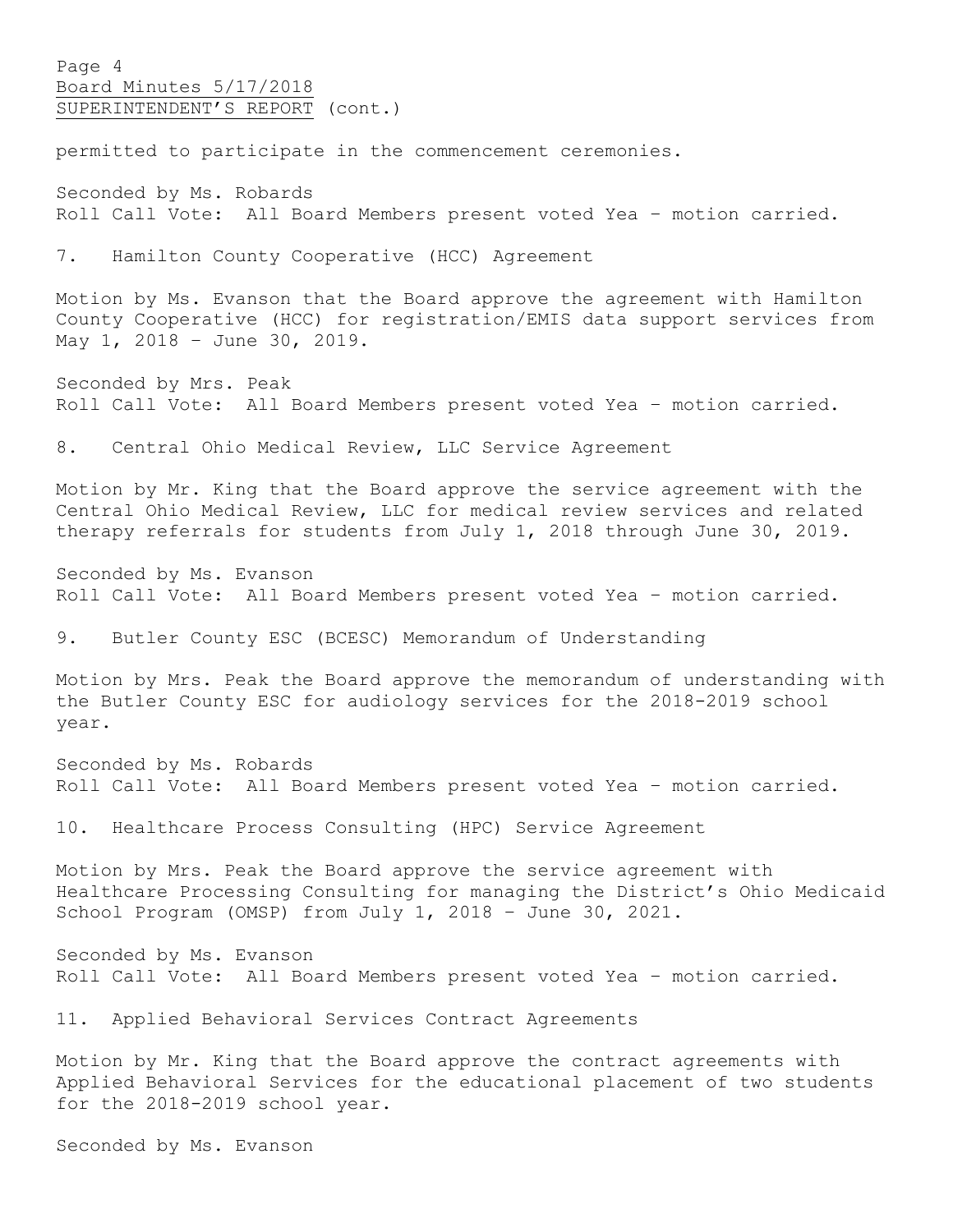Page 5 Board Minutes 5/17/2018 SUPERINTENDENT'S REPORT (cont.)

Roll Call Vote: All Board Members present voted Yea – motion carried.

12. Maxim Healthcare Services Educational Institution Staffing Agreement

Motion by Ms. Evanson that the Board approve the educational institution staffing agreement with Maxim Healthcare Services for nursing services for the 2018-2019 school year.

Seconded by Mr. King Roll Call Vote: All Board Members present voted Yea – motion carried.

13. Mercy Health Partnership (Informational)

14. Steam Summer Camp 2018

Motion by Ms. Robards that the Board approve the Steam Summer Camp 2018 at Harrison Junior School.

Seconded by Ms. Evanson Roll Call Vote: All Board Members present voted Yea – motion carried.

15. Hamilton County ESC (HCESC) Service Agreement

Motion by Mrs. Peak that the Board approve the service agreement with the Hamilton County ESC for services from July 1, 2018 through June 30, 2019.

Seconded by Ms. Robards Discussion: Attendance/Home School/Psychologist/Speech Roll Call Vote: All Board Members present voted Yea – motion carried.

16. High School/Junior School Start Times (Informational)

#### TREASURER'S REPORT

1. Financial Results

Motion by Ms. Robards that the Board approve the Treasurer's Monthly Financial Report and Schedule of Investments as follows:

## MONTHLY FINANCIAL REPORT

GENERAL FUND

| Beginning Balance 4/1/2018         | \$9,926,215.77                  |
|------------------------------------|---------------------------------|
| Plus: Receipts for April 2018      | 4,397,267.10                    |
| Total Cash Available               | 14,323,482.87                   |
| Less: Disbursements for April 2018 | 2,957,184.68                    |
| Ending Balance 4/30/2018           | \$11,366,298.19 \$11,366,298.19 |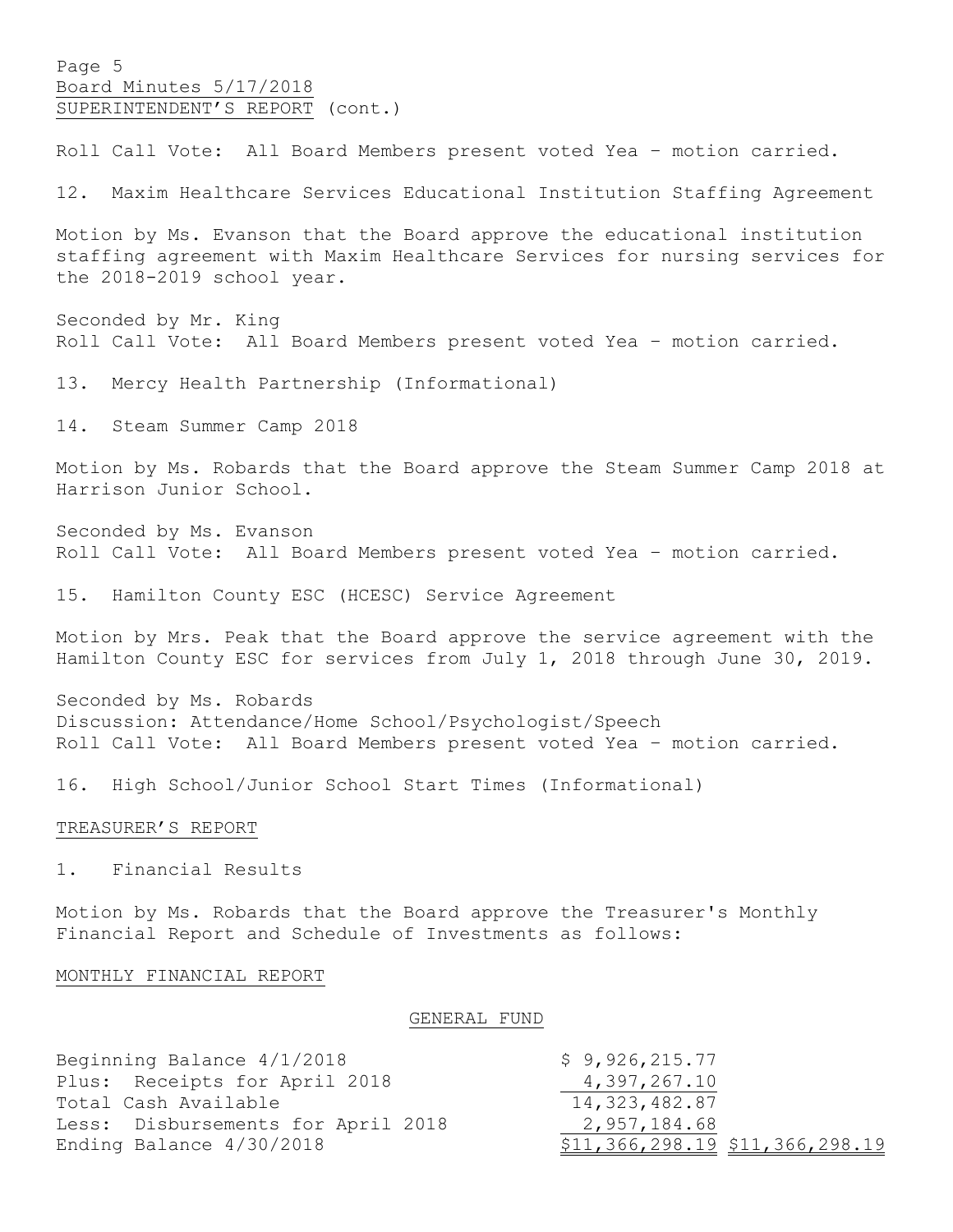Page 6 Board Minutes 5/17/2018 TREASURER'S REPORT (cont.)

ALL OTHER FUNDS

Beginning Balance 4/1/2018 \$14,612,652.27 Plus: Receipts for April 2018 <br>Total Cash Available 15,363,698.22 Total Cash Available Less: Disbursements for April 2018 513,426.11 Ending Balance 4/30/2018 \$14,850,272.11 \$14,850,272.11 Total Fund Balances 4/30/2018 \$26,216,570.30 (General & All Other Funds)

| SCHEDULE OF<br>INVESTMENTS       |                | INTEREST    | PURCHASE | MATURITY    |              |
|----------------------------------|----------------|-------------|----------|-------------|--------------|
| TYPE OF INVESTMENT               | <b>AMOUNT</b>  | <b>RATE</b> | DATE     | <b>DATE</b> | FUND         |
| Commercial Paper                 | \$578,364.72   |             | 03/13/18 | 05/10/18    | Bond         |
| Certificate of Deposit           | \$250,000.00   | 0.90%       | 05/27/16 | 05/25/18    | General      |
| Certificate of Deposit           | \$250,000.00   | 0.95%       | 05/27/16 | 05/29/18    | General      |
| Federal Agency                   | \$500,000.00   | 1.00%       | 05/09/17 | 06/29/18    | General      |
| Federal Agency                   | \$500,000.00   | 1.38%       | 05/09/17 | 07/03/18    | General      |
| Commercial Paper                 | \$400,000.00   | 1.60%       | 01/02/18 | 08/01/18    | Bond         |
| Certificate of Deposit           | \$250,000.00   | 1.30%       | 05/09/17 | 08/17/18    | General      |
| Certificate of Deposit           | \$250,000.00   | 1.12%       | 08/30/17 | 08/30/18    | General      |
| Certificate of Deposit           | \$250,000.00   | 0.90%       | 09/09/16 | 09/10/18    | General      |
| Certificate of Deposit           | \$250,000.00   | 1.05%       | 09/12/16 | 09/12/18    | General      |
| Certificate of Deposit           | \$250,000.00   | 2.00%       | 05/11/17 | 09/14/18    | General      |
| Certificate of Deposit           | \$250,000.00   | 1.15%       | 09/16/16 | 09/16/18    | General      |
| Certificate of Deposit           | \$250,000.00   | 0.85%       | 09/19/16 | 09/19/18    | General      |
| Certificate of Deposit           | \$250,000.00   | 1.00%       | 09/23/16 | 09/24/18    | General      |
| Certificate of Deposit           | \$250,000.00   | 1.00%       | 09/09/16 | 10/09/18    | General      |
| Untied State Treasury            | \$5,555,000.00 | 0.75%       | 01/02/18 | 10/31/18    | Bond         |
| Federal Agency                   | \$3,450,000.00 | 1.05%       | 01/02/18 | 11/07/18    | Bond         |
| Certificate of Deposit           | \$250,000.00   | 1.50%       | 05/09/17 | 11/13/18    | General      |
| Certificate of Deposit           | \$250,000.00   | 1.55%       | 11/22/17 | 11/21/18    | General      |
| Certificate of Deposit           | \$250,000.00   | 1.30%       | 05/09/17 | 11/23/18    | General      |
| Certificate of Deposit           | \$250,000.00   | 1.45%       | 11/24/17 | 11/23/18    | General      |
| Certificate of Deposit           | \$250,000.00   | 1.50%       | 06/30/17 | 12/31/18    | General      |
| Federal Agency                   | \$500,000.00   | 1.25%       | 11/17/17 | 01/16/19    | General      |
| Certificate of Deposit           | \$250,000.00   | 1.90%       | 03/08/18 | 03/07/19    | General      |
| Federal Agency                   | \$500,000.00   | 1.50%       | 11/17/17 | 03/08/19    | General      |
| Certificate of Deposit           | \$250,000.00   | 1.55%       | 06/30/17 | 03/29/19    | General      |
| Certificate of Deposit           | \$250,000.00   | 2.10%       | 03/14/18 | 04/15/19    | General      |
| Certificate of Deposit           | \$250,000.00   | 1.95%       | 04/27/18 | 04/26/19    | General      |
| Certificate of Deposit           | \$250,000.00   | 1.60%       | 11/22/17 | 05/22/19    | General      |
| Federal Agency                   | \$250,000.00   | 1.38%       | 03/27/18 | 05/25/19    | General      |
| Federal Agency                   | \$250,000.00   | 1.63%       | 03/27/18 | 06/14/19    | General      |
| Certificate of Deposit           | \$250,000.00   | 2.10%       | 03/27/18 | 06/27/19    | General      |
| Federal Agency                   | \$500,000.00   | 0.88%       | 04/17/18 | 08/02/19    | General      |
| Certificate of Deposit           | \$250,000.00   | 2.20%       | 03/29/18 | 09/29/19    | General      |
| Certificate of Deposit           | \$250,000.00   | 2.30%       | 03/29/18 | 09/30/19    | General      |
| Federal Agency                   | \$500,000.00   | 1.44%       | 03/27/18 | 10/21/19    | General      |
| Federal Agency                   | \$500,000.00   | 1.50%       | 03/27/18 | 12/19/19    | General      |
| Liquid Inv. Acct. -              | \$19,053.29    | .01%        |          |             | General      |
| Fifth Third Money Market         | \$58,310.02    | .01%        |          |             | General      |
| KeyBanc Capital Market           | \$3,114,275.18 | .01%        |          |             | General      |
| Fifth Third Money Market         | \$29,358.58    | .01%        |          |             | Bond         |
|                                  |                | April 2018  |          |             | FISCAL YTD   |
| Interest received - General Fund |                | \$7,005.64  |          |             | \$123,152.57 |
| Interest received - Bond Fund    |                | \$21,331.09 |          |             | \$23,495.81  |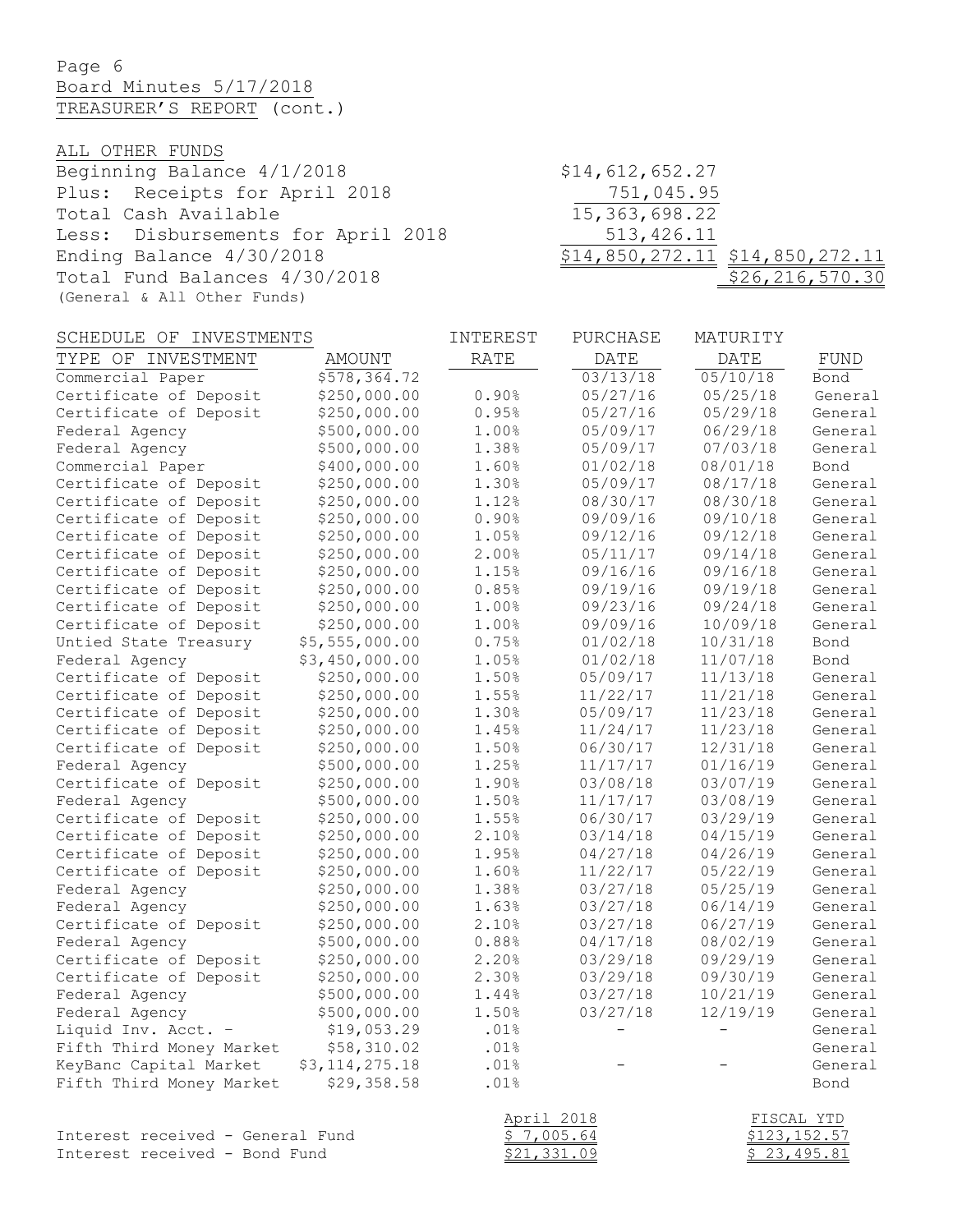Page 7 Board Minutes 5/17/2018 TREASURER'S REPORT (cont.)

Seconded by Mr. King Roll Call Vote: All Board Members present voted Yea – motion carried.

2. Transfer of Funds

Motion by Mrs. Peak that the Board approve the transfer of \$7,987.48 from the General Fund (001) to the Permanent Improvement Fund (003) for building maintenance.

Seconded by Ms. Evanson Roll Call Vote: All Board Members present voted Yea – motion carried.

3. Resolution No.13-2018 - FY 2018 Permanent Appropriations

Motion by Ms. Robards that the Board adopt the following Resolution No.13- 2018: BE IT RESOLVED by the Board of Education, Southwest Local School District, Hamilton County, Ohio, that to provide for the current expenses and other expenditures of said Board of Education, during the period July 1, 2017 to June 30, 2018, the following sums be and the same are hereby set aside and appropriated for the several purposes for which expenditures are to be made and during the same period, as follows:

GENERAL FUND 001 36,500,000.00

| OTHER FUNDS                                                 |                 |
|-------------------------------------------------------------|-----------------|
| BOND RETIREMENT FUND 002                                    | \$1,600,000.00  |
| PERMANENT IMPROVEMENT FUND 003                              | 35,000.00       |
| BUILDING FUND 004                                           | 7.52            |
| FOOD SERVICES FUND 006                                      | 1,450,000.00    |
| SPECIAL TRUST FUND 007                                      | 10,639.26       |
| UNIFORM SCHOOL SUPPLIES FUND 009                            | 300,000.00      |
| CLASSROOM FACILITES 010                                     | 8,000,000.00    |
| PUBLIC SCHOOL SUPPORT FUND 018                              | 200,000.00      |
| OTHER GRANT FUND 019                                        | 33, 193. 35     |
| DISTRICT AGENCY FUND 022                                    | 794.22          |
| CLASSROOM FACILITIES 034                                    | 10,000.00       |
| STUDENT ACTIVITY FUND 200                                   | 250,000.00      |
| ATHLETIC ACTIVITY FUND 300                                  | 320,000.00      |
| AUXILIARY SERVICES FUND 401                                 | 200,951.07      |
| DATA COMMUNICATIONS FOR SCHOOL BUILDINGS FUND 451           | 10,800.00       |
| CAREER TECHNICAL EDUCATION ENHANCEMENT FUND 461             | 8,000.00        |
| (IDEA, PART B) SPECIAL EDUCATION FUND 516                   | 935,000.00      |
| TITLE I DISADVANTAGED CHILDREN/TARGETED ASSISTANCE FUND 572 | 1,033,000.00    |
| (IDEA - ECSE, PART B) SPECIAL EDUCATION FUND 587            | 19,520.53       |
| IMPROVING TEACHER QUALITY FUND 590                          | 144,000.00      |
| TOTAL OTHER FUNDS                                           | \$14,560,905.95 |
| TOTAL APPROPRIATIONS - ALL FUNDS                            | \$51,060,905.95 |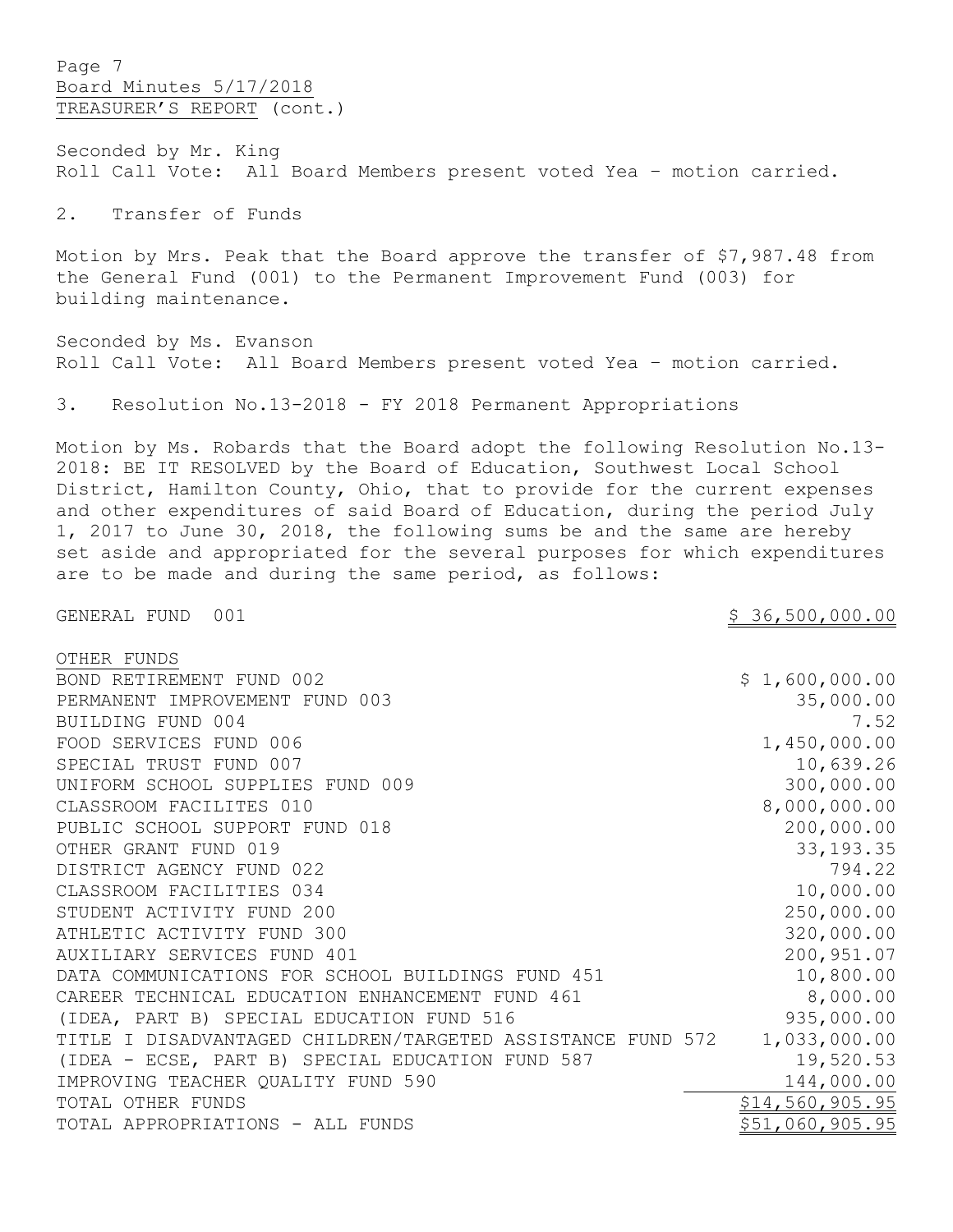Page 8 Board Minutes 5/17/2018 TREASURER'S REPORT (cont.)

Seconded by Ms. Evanson Roll Call Vote: All Board Members present voted Yea – motion carried.

4. Five Year Forecast – FY 2018 Base Year

Motion by Mrs. Peak that the revised Five Year Forecast for the period FY 2018-FY 2022 be approved and transmitted to the Ohio Department of Education.

Seconded by Ms. Robards Roll Call Vote: All Board Members present voted Yea – motion carried.

5. Transfer of Funds

Motion by Ms. Evanson the transfer of \$13,190.53 from the General Fund (001) to the Bond Retirement Fund (002) for payment of interest on H.B. 264 Qualified Construction Bonds.

Seconded by Ms. Robards Roll Call Vote: All Board Members present voted Yea – motion carried.

6. Resolution No. 14-2018 – Accepting Amounts and Rates

Motion by Mr. King that the Board adopt the following Resolution No. 14- 2018: Resolution accepting the amounts and rates as determined by the budget commission and authorizing the necessary tax levies and certifying them to the County Auditor.

Seconded by Mrs. Peak Roll Call Vote: All Board Members present voted Yea – motion carried.

7. Statement of Purpose and Budget for Steam Summer Camp

Motion by Ms. Robards that the Board approve the Statement of Purpose and Budget for the Steam Summer Camp 2018 at the Junior School.

Seconded by Ms. Evanson Roll Call Vote: All Board Members present voted Yea – motion carried.

GENERAL PUBLIC

## BOARD REPORT

1. Personnel